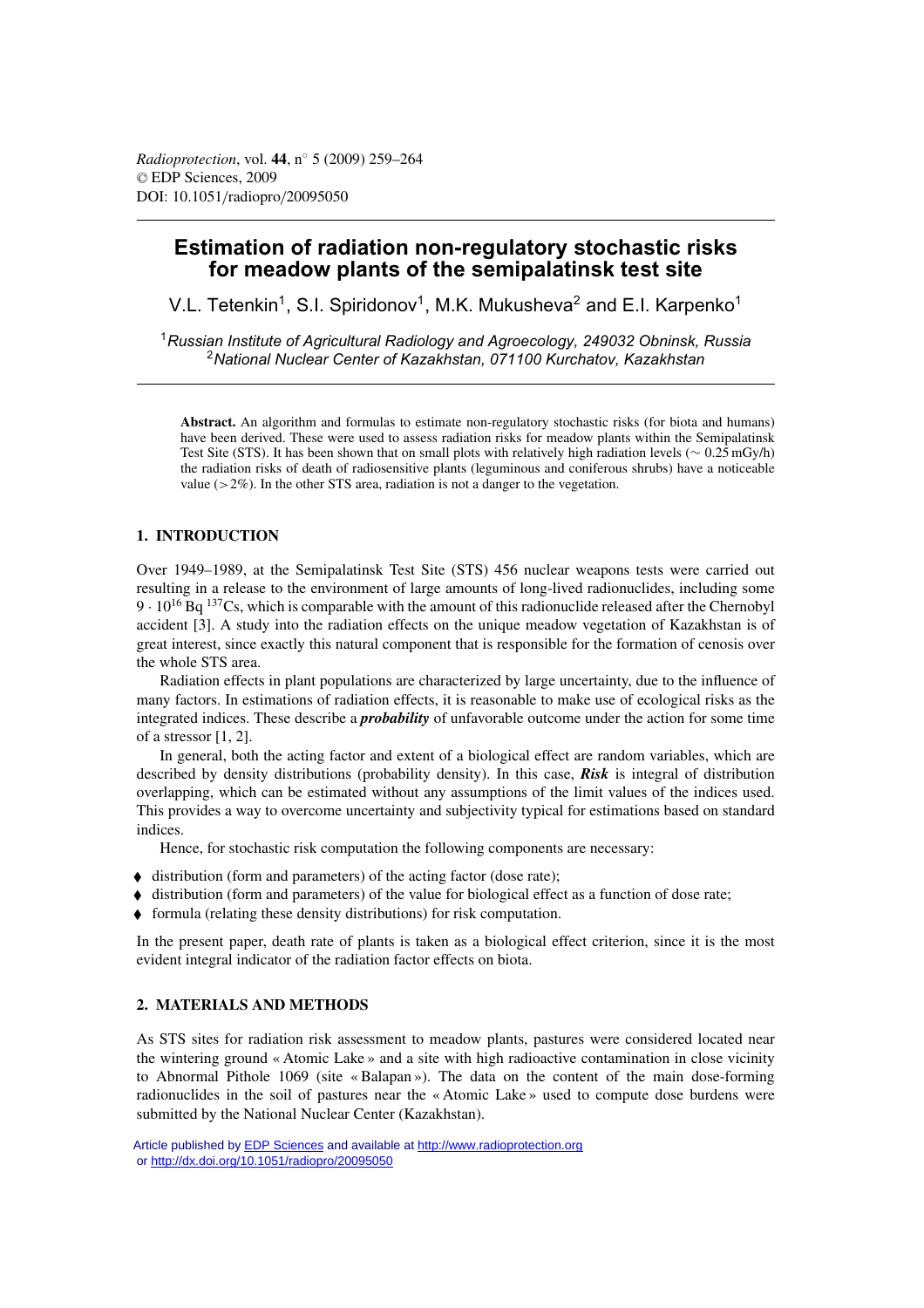#### 260 RADIOPROTECTION

The radioactive contamination data for the site near Abnormal Pithole 1069 were taken from [3] using some data from [4] for reconstruction of  ${}^{60}Co$ ,  ${}^{152}Eu$  and  ${}^{154}Eu$  concentrations. Dose burdens to meadow plants were estimated with a dosimetric model devised on the basis of the multilayer model for aquatic ecosystems [5].

The information on plant radioresistance was taken from [6–8] using some data from the International radiation database Frederica-online.org.

All data were transformed to the same criterion:  $LD_{50}$  for 6 years of chronic exposure. To this end, transfer factors cited in [9] were used. Arbitrary  $LD_{50}$  values for the different living forms of the same plant group (family) where estimated as follows:

|           |              |                     | Living   Annual herbs   Perennial herbs   Shrubs $\&$ shrub-like plants |
|-----------|--------------|---------------------|-------------------------------------------------------------------------|
| Form      | (one season) | $(6 \text{ years})$ | $(6 \text{ years})$                                                     |
| $LD_{50}$ | 100          | $\sim$ 25           | $\sim$ 16                                                               |

All distributions, including  $LD_{50}$  distributions at the family levels, were described by the *Gamma*distribution function, its probability density being expressed as follows:

$$
P(\alpha, m, x) = \frac{\alpha}{m \Gamma(\alpha)} \left( x \frac{\alpha}{m} \right)^{\alpha - 1} \exp\left( -x \frac{\alpha}{m} \right) \tag{1}
$$

where m is the mean value of a random variable,  $\alpha$  is the shape parameter:  $\alpha = m^2/s^2$  (s is the standard deviation),  $\Gamma(\alpha)$  is the normalizing coefficient (Euler gamma-function), x is the variable (dose rate).

Plant death rate was taken as a parameter defining radioresistance of plant populations. Dependences of this parameter  $F(D)$  on dose rate were reconstructed using (1) probability densities of plant group  $LD_{50}$  and (2) mortality dependence on dose rate of naturally growing species. Considering that all species have near the same shape of dose-effect dependence, the following formula is correct:

$$
F(D) = \int_{0}^{\infty} P(\alpha, m, X) \cdot F(2.24, X \cdot 1.1685, D) dX
$$
 (2)

where  $F(D)$  is the plant group distribution function of mortality-dose rate dependence;  $P(\alpha, m, X)$  is the probability density value of  $LD_{50}$  at point *X* of dose rate ( $\alpha$  and m are the parameters of *Gamma*distribution);  $F(\alpha_0, m_0, D)$  is the species distribution function value at point *D* of dose rate ( $\alpha_0$  and  $m_0$ are the parameters of *Gamma*-distribution; after data analysis constant  $\alpha_0 = 2.24$ ;  $m_0$  is the variable mean value of *Gamma*-distribution; integration variable *X* corresponds to median of distribution, and coefficient 1.1685 transforms *X* to the mean value  $m_0$ ).

Probabilistic description of spatial heterogeneity of dose burdens to plants growing in the study area was also based on *Gamma*-distributions.

The mathematical parameters of distributions were optimized by the simplex-method based on the minimum of residual variance. For the optimization procedure the cumulative histograms of experimental data (without any grouping) where used and these were mathematically described by *Gamma*-distribution functions (or by a sum of such two functions).

Mathematical processing and computations used the « MATLAB » software (The MathWorks, Inc., 21 Eliot St., South Natick, MA 01760).

# **3. RESULTS AND DISCUSSION**

## **3.1 Parameters of distributions of dose rates and mortality of plants**

The unique STS flora contains some 200 plant species. However, no data are available on the radioresistance of these species. Therefore, the radioresistance analysis was made at the level of groups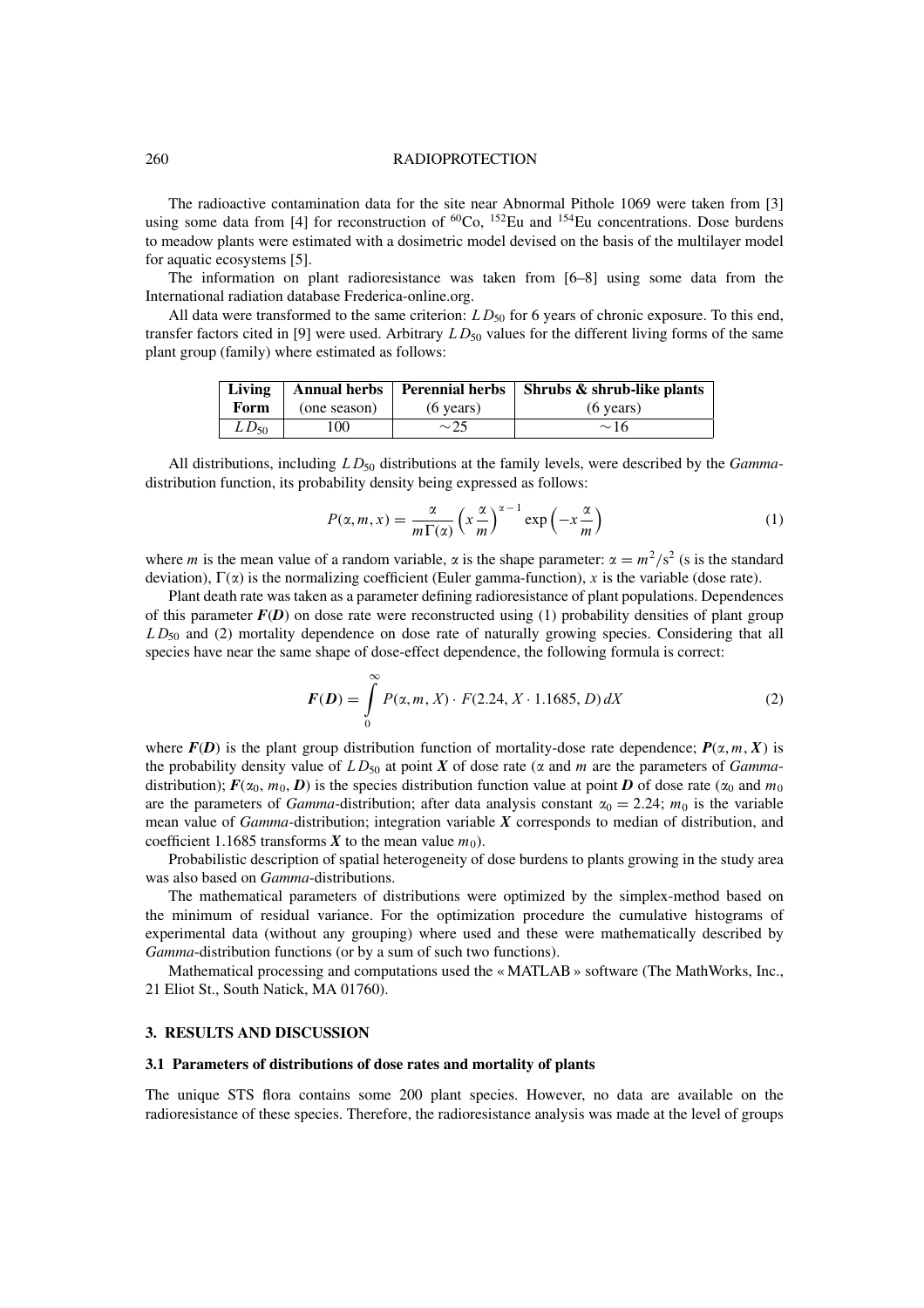#### ECORAD 2008 261

(families) of plants assuming approximately the same radioresistance heterogeneity for plant families from different regions of the Earth. The floristic analysis has revealed that within the experimental sites most common are perennial herbaceous families *Poaceae* and *Asteraceae*. These have practically the same radioresistance parameters and were analyzed collectively. The most radiosensitive meadow plants within the study sites are coniferous and leguminous shrubs (*Ephedra distachia*, *Ephedraceae*, and *Caragana pumila*, *Fabaceae*). Spatial heterogeneity of radioactive contamination of pastures and radioresistance (mortality) of plant groups are described as superposition of two *Gamma*-distributions:  $P = P_1 \cdot C_1 + P_2 \cdot C_2$  (corresponding average m = m<sub>1</sub>  $\cdot C_1 + m_2 \cdot C_2$ ). The distribution parameters are presented in Table 1. The corresponding probability densities (or distribution functions) are shown in Figs. 1 and 2.

**Table 1.** Parameters of *Gamma*-distributions for experimental data of objects used for stochastic *Risks* determination.

|                                                       | Low dose part of<br>distribution |            | High dose part of<br>distribution |                |            | Average        |            |
|-------------------------------------------------------|----------------------------------|------------|-----------------------------------|----------------|------------|----------------|------------|
| <b>Parameter</b>                                      | m <sub>1</sub>                   | $\alpha_1$ | $C_1$                             | m <sub>2</sub> | $\alpha_2$ | C <sub>2</sub> | m          |
| Object                                                | $\mu$ Gy/h                       |            | $\frac{6}{9}$                     | $\mu$ Gy/h     |            | $\frac{6}{6}$  | $\mu$ Gy/h |
| Dose rate near<br>Abnormal Pithole 1069               | 250                              | 2.60       | 100                               |                |            |                | 250        |
| DR on Pastures around<br>«Atomic Lake»                | 0.12                             | 0.72       | 97.8                              | 2.69           | 1.58       | 2.2            | 1.74       |
| <i>Fabaceae</i> shrubs mortality<br>(Caragana pumila) | 1000                             | 1.84       | 44                                | 2640           | 1.77       | 56             | 1920       |
| Coniferaceae shrubs mortality<br>(Ephedra distachia)  | 1190                             | 2.16       | 47                                | 2370           | 2.15       | 53             | 1810       |
| Poaceae & Asteraceae<br>perennial herbs mortality     | 9090                             | 1.55       | 44                                | 26920          | 1.50       | 56             | 19070      |

#### **3.2 Equations for the stochastic** *Risk* **calculation**

At point X (Fig. 1 insertion) the probability of dose rate  $W_1(X) = P_1(X) dX$ , and corresponding semistochastic *Risk* (probability of plant death) is the left part of radioresistance distribution ( $D \leq X$ ):

$$
W_2(X) = \int_{0}^{X} P_2(D) \, dD \tag{3}
$$

Because of the independence of the stochastic variables used, a subsequent differential *Risk* value is the production of the corresponding probabilities (*I* is the non-normalized probability density of *Risks*):

$$
d\mathbf{Risk}_1(X) = I_1(X)dX = W_2(X) \cdot W_1(X) = W_2(X) \cdot P_1(X)dX
$$
\n(4)

Alternatively, the probability of plant mortality at point X is  $W_2(X) = P_2(X) dX$ ; corresponding semistochastic *Risk* is the right part of dose rate distribution ( $DR > X$ ), and subsequent

$$
d\mathbf{Risk}_2(X)=\mathbf{I}_2(X)dX=\mathbf{W}_2(X)\cdot\mathbf{W}_1(X)\ldots etc.
$$

The more obvious presentation of differential form of *Risk* is complete overlapping of factor and object distributions as a Sum of partial overlapping functions  $I_1$  and  $I_2$ :  $I = I_1 + I_2$ . This variable smoothly fills all space between the  $P_1$  and  $P_2$  density functions (Fig. 1 insertion).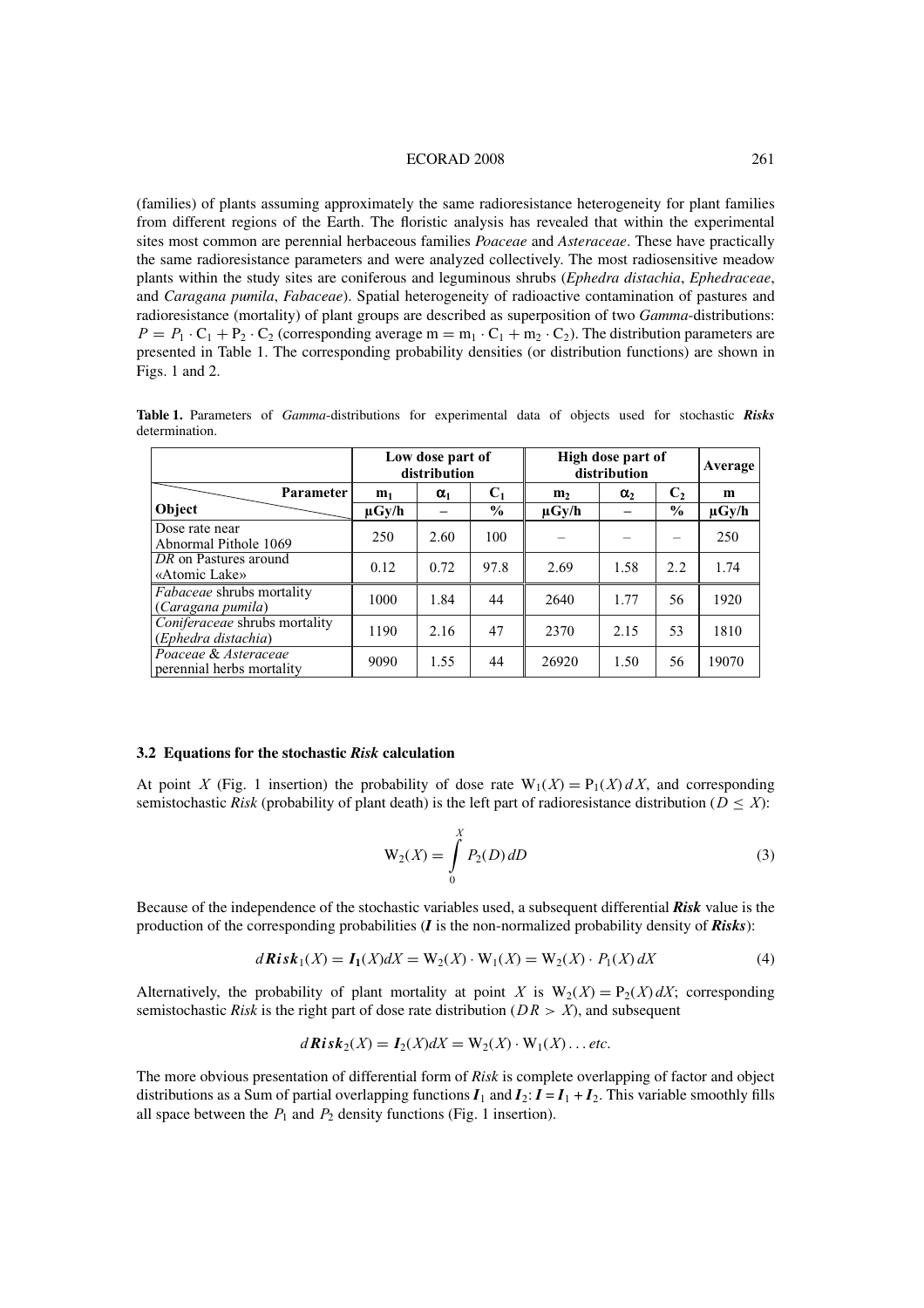#### 262 RADIOPROTECTION

Risk value is an integral of either  $I_1$ , or  $I_2$  (or of the complete *I* function with coefficient  $\frac{1}{2}$ ):

$$
Risk = \int_{0}^{\infty} P_1(X) \left[ \int_{0}^{X} P_2(D) dD \right] dX = \int_{0}^{\infty} P_2(X) \left[ \int_{X}^{\infty} P_1(D) dD \right] dX = \frac{1}{2} \int_{0}^{\infty} I(X) dX \tag{5}
$$

The derived expressions have several simple consequences. Let  $M_1$  be a mean value of DR,  $M_2$  is the mean value of plant radioresistance,  $S_1$  and  $S_2$  are the corresponding standard deviations.

- 1.  $|(M_2 M_1)| \gg S_1 + S_2$  (distributions of dose rate and radioresistance are located in different dose domains and are not overlapped):  $Risk \approx 0$  (M<sub>2</sub> > M<sub>1</sub> − *usual case*) or  $Risk \approx 1(M_2 < M_1 - very\, dangerous\,case).$ 2.  $S_1 \ll S_2$  or  $S_1 \gg S_2$ , the cases of usual semistochastic *Risks*:  $Risk =$  $\int$  $\int\limits_{0}^{M_{1}} P_{2}(D)dD$ , or  $Risk = \int\limits_{M_{2}}^{\infty}$  $M<sub>2</sub>$  $P_1(D)$ dD (6)
- 3).  $M_2 \approx M_1$  and  $S_1 \approx S_2$  (distributions of dose rate and radioresistance coincide): *Risk*  $\approx 1/2 = 50\%$ .



**Figure 1.** Probability densities of dose rate distribution near the Abnormal Pithole 1069 and radioresistance (mortality) of some meadow plants (for the best visualization both scales are nonlinear and proportional to square roots of corresponding values). Probability densities of mortality are shown for the mean values (middle curves), for the low dose part (upper left at *max*;  $C_1 = 100\%$ ) and for the high dose part of resistance (lower right at *max*;  $C_2 = 100\%$ ). Parameters of low dose and high dose parts are presented in Table 1. 0 – two fold diminished dose rate distribution (P1/2); 1 – leguminous shrubs; 2 – coniferous shrubs; 3 – common meadow perennial grasses (*Poaceae* & *Asteraceae*); *Insertion*: probability densities of dose rate distribution  $(P_1)$ , mortality of leguminous shrubs  $(P_2)$ and distribution overlapping  $(I_1, I_2 \text{ and } I = I_1 + I_2)$ .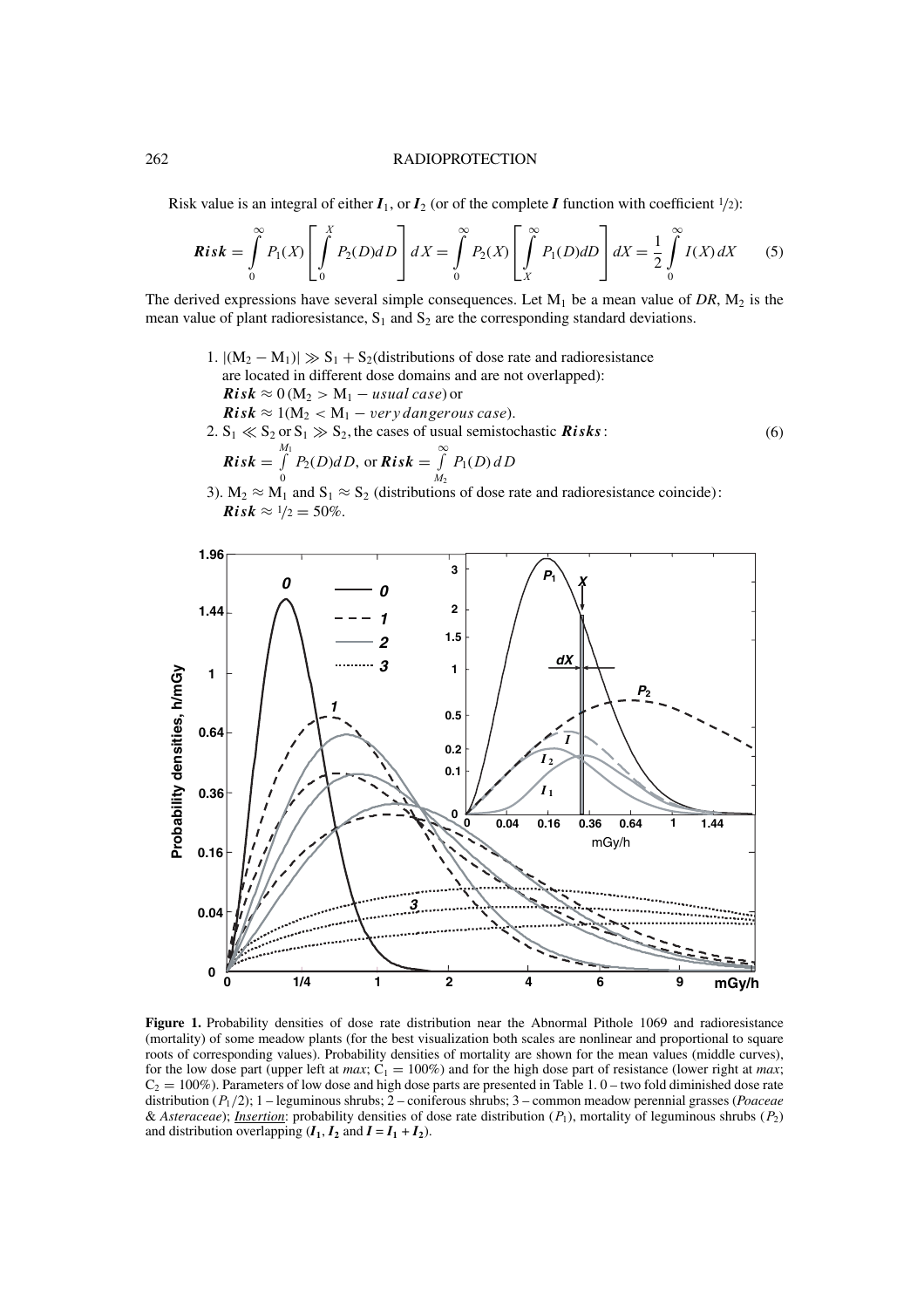

Figure 2. Spatial distribution of radioactivity on STS meadow pastures around « Atomic Lake » (for the best visualization both scales are nonlinear and proportional to square roots of corresponding values). 0 **–** background *DR* value  $(0.1 \mu Gy/h)$ ; 1, 2 – calculated components of *DR* distribution; 3 – sum of components 1 and 2; 4 – experimental cumulative histogram of radiation distribution. Parameters of calculated components (over the background value of radiation) are given on Table 1. *Insertion*: probability densities of dose rate distribution (P1) of component 2, mortality of leguminous shrubs  $(P_2)$  and distribution overlapping  $(I_1, I_2$  and  $I = I_1 + I_2$ .

#### **3.3 Assessment of radiation risk for meadow STS vegetation**

Using Eq. (5) and mathematical descriptions of density distributions of radioactivity and radioresistance (Table 1), radiation risks for some STS meadow plants have been estimated. Results of Risk estimation are summarized in Table 2.

The *Min*, *Mean* and *Max* risk values belong to the high dose part, mean values and low dose part of plant group radioresistance, respectively (Table 1, Fig. 1).

As is evident from the table 2, the risk values for meadow plants of pastures are negligible, less than 10−<sup>5</sup> (the derived values are actually beyond the probable accuracy limits, about 10−3, of the method for assessment of stochastic risks described in this paper). On pastures in the vicinity of « Ground Zero » radioactive contamination and, consequently, risk values are much less (data are not presented).